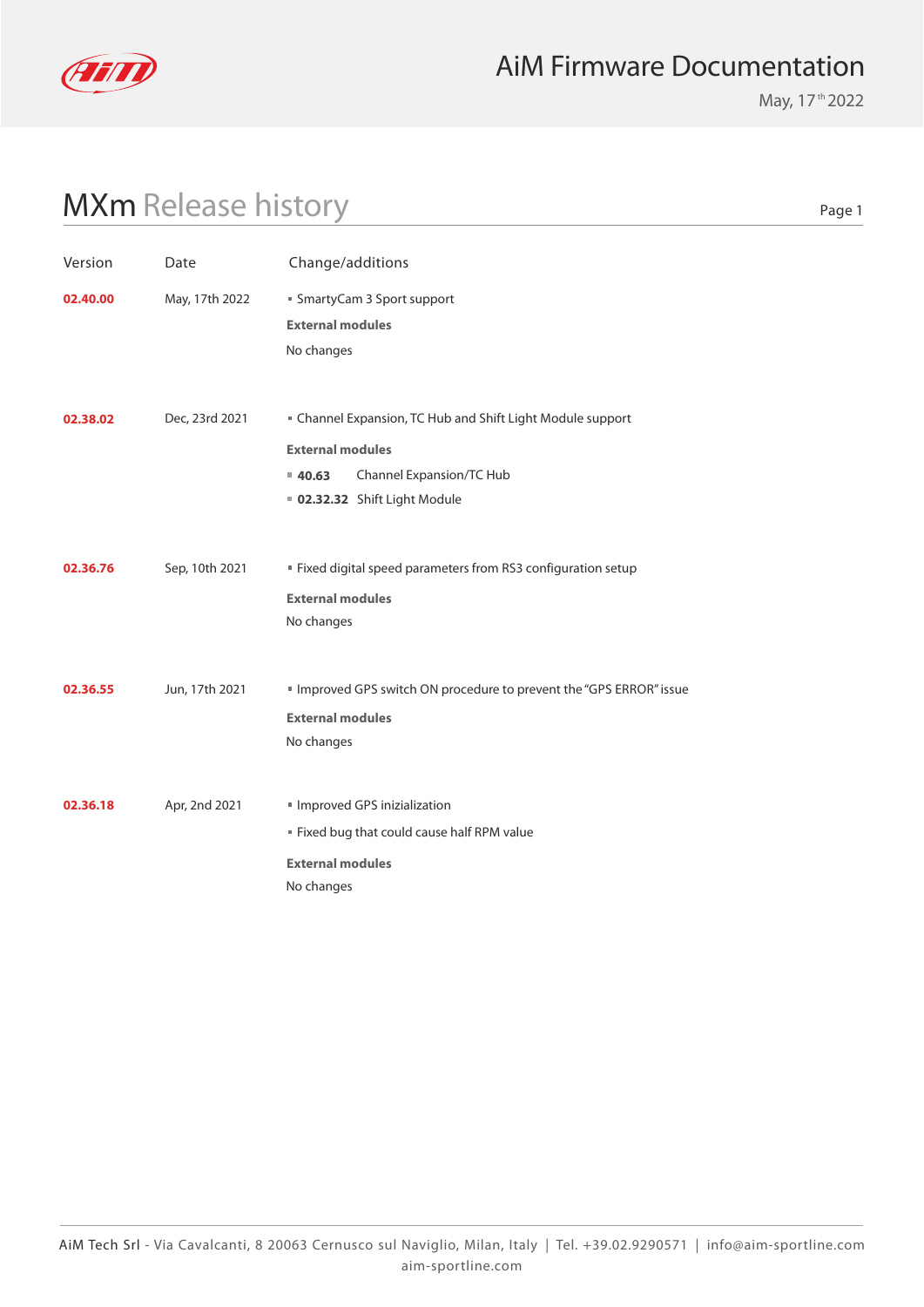

#### AiM Firmware Documentation

May, 17<sup>th</sup> 2022

# MXm Release history

Page 2

| Version  | Date           | Change/additions                                                                                                                                                                                                                                   |
|----------|----------------|----------------------------------------------------------------------------------------------------------------------------------------------------------------------------------------------------------------------------------------------------|
| 02.34.29 | Nov, 4th 2020  | " Fixed "Track learning" enable/disable on display GPS page                                                                                                                                                                                        |
|          |                | <b>External modules</b><br>No changes                                                                                                                                                                                                              |
| 02.32.78 | Jul, 10th 2020 | " Fixed RPM issue due to wrong RPM factor handling<br><b>External modules</b><br>No changes                                                                                                                                                        |
| 02.32.72 | Jun, 9th 2020  | Japanese language update<br>Improved timing of RS232/K-line communication (it helps with some ECU protocols)<br>Added Hour/Date info from GPS tracks<br>Added reference speed used to calculate odometers<br><b>External modules</b><br>No changes |
| 02.30.10 | Jun, 12th 2019 | " Fixed bug locking the device in data recall<br>AIM CAN network improvements<br>" Fixed the calibration of the Expansion channels<br><b>External modules</b><br>Channel Expansion/TC Hub<br>40.62<br>$\blacksquare$ 35.61<br><b>GPS Module</b>    |
| 02.30.02 | Apr, 19th 2019 | Improved K-line protocols management<br>Added open tracks management<br><b>External modules</b><br>No changes                                                                                                                                      |
| 02.26.56 | Mar, 20th 2019 | ■ Fix current measurement of power outputs<br><b>External modules</b><br>No changes                                                                                                                                                                |